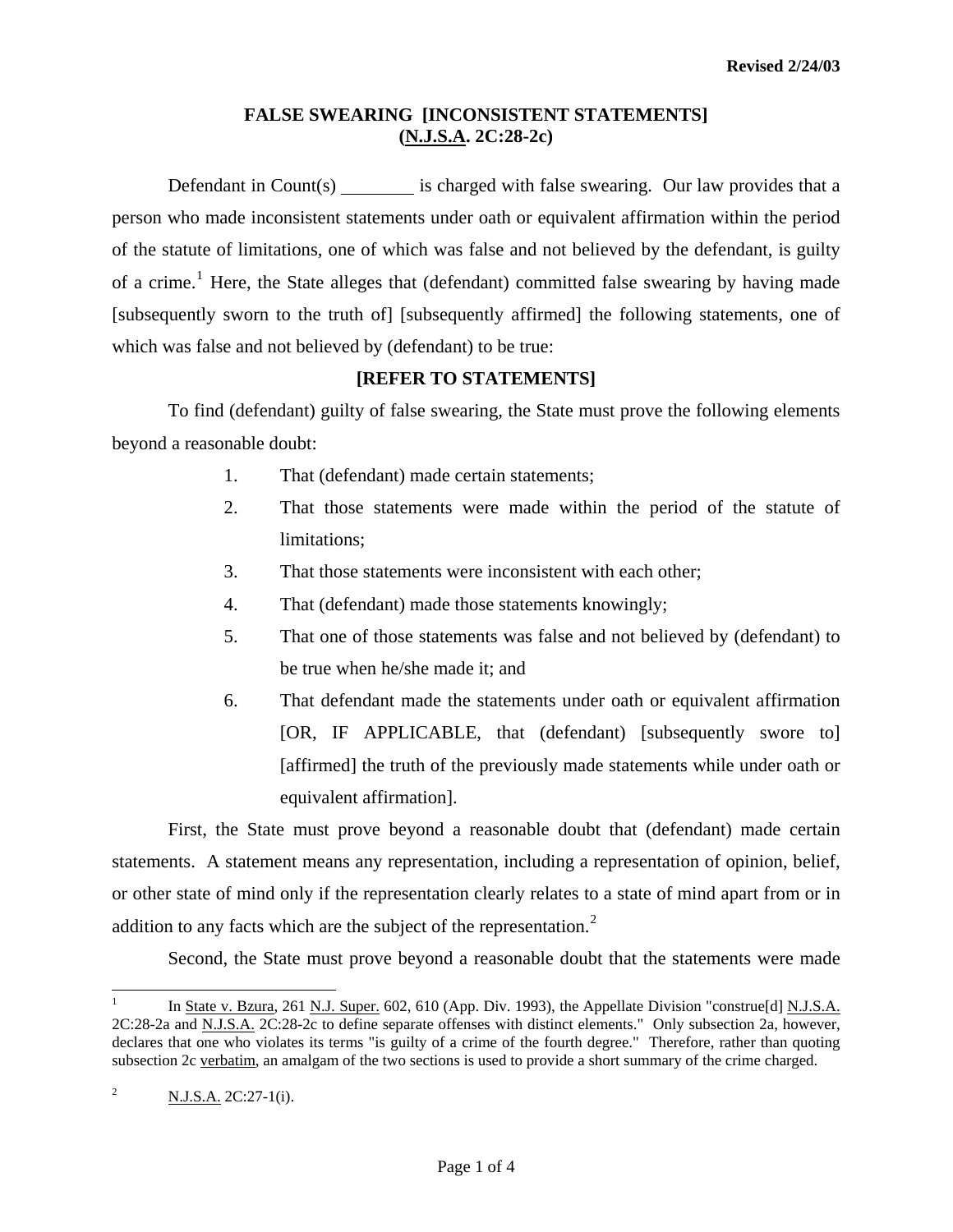#### **FALSE SWEARING [INCONSISTENT STATEMENTS] (N.J.S.A. 2C:28-2c)**

within the period of the statute of limitations. This means that the statements had to have been made on or after (give appropriate date).

 Third, the State must prove beyond a reasonable doubt that the statements made by (defendant) are inconsistent with each other.

 Fourth, the State must prove beyond a reasonable doubt that (defendant) made the statements knowingly. A person acts knowingly with respect to the attendant circumstances of his/her conduct if he/she is aware that such circumstances exist, or is aware of a high probability of their existence. "Knowing" or "with knowledge" or equivalent terms have the same meaning.

 Knowledge is a condition of the mind. It cannot be seen. Often, it can only be determined by inferences from conduct, words or acts. A state of mind is rarely susceptible of direct proof, but must ordinarily be inferred from the facts. Therefore, it is not necessary, members of the jury, that the state produce witnesses to testify that an accused said he/she knowingly did something. It is within your power to find that such proof has been furnished beyond a reasonable doubt by inference which may arise from the nature of his/her acts and his/her conduct, and from all he/she said and did at the particular time and place, and from all of the surrounding circumstances.

 Fifth, the State must prove beyond a reasonable doubt that one of the statements was false and not believed to be true by (defendant) when he/she made it.<sup>[3](#page-0-2)</sup> It is not necessary for the State to prove which statement was false. Rather, the State need only prove that one of the statements was false and not believed by (defendant) to be true. It is not necessary that you all agree that the same statement was false in order to convict (defendant) of false swearing, provided that each of you is satisfied beyond a reasonable doubt that at least one of the statements was false and that (defendant) did not believe it to be true at the time it was made.<sup>[4](#page-1-0)</sup> (Defendant's) belief that the

<span id="page-1-1"></span> 3 Bzura, 261 N.J. Super. at 610. In Bzura, the defendant allegedly made six separate statements. The Court, noting the distinction between the crimes alleged in N.J.S.A. 2C:28-2a and c, respectively, reversed the conviction for false swearing because the trial court's instructions did not adequately reflect that distinction and, therefore, may have prevented the jury from reaching unanimity. That jury instruction would have permitted some jurors to vote to convict by finding that one of defendant's six statements was false, while permitting other jurors to vote to convict by finding the kind of inconsistency between the two sets of statements that establishes that one of them had to be false and not believed to be true. Id. at 614-615. If defendant is charged and tried under both subsections of N.J.S.A. 2C: 28-2, the trial judge should distinguish carefully between the two types of false swearing as to each statement alleged.

<span id="page-1-0"></span><sup>4</sup> See Model Penal Code, §241.1, Comment (1980), p. 37, n. 112.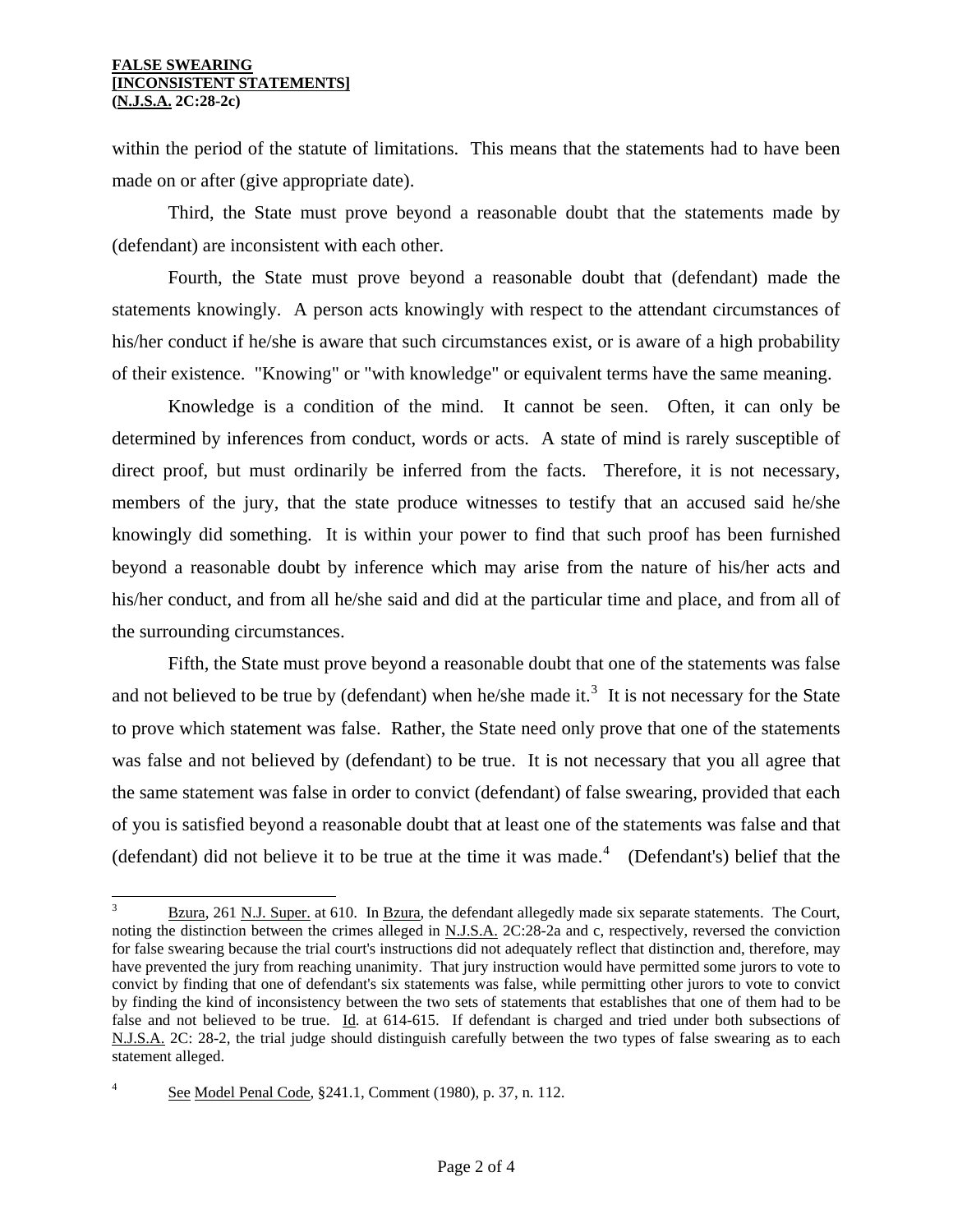statement was not true may be established by proof of (defendant's) actual knowledge that the statement was untrue, or by proof of such facts from which it might reasonably be inferred that (defendant) did not believe that the statement was true. I have previously explained to you what "knowingly" means. There is no criminal liability, however, for inadvertent misstatements, such as (defendant's) misunderstanding of a statement or a question or an unconscious slip of the tongue.

 Sixth, the State must prove beyond a reasonable doubt that the statements were given under oath or equivalent affirmation [OR, IF APPLICABLE, that defendant subsequently [affirmed] [swore to] the truth of the previously made statement while under oath or equivalent affirmation]. Any device employed to demonstrate the special importance of the promise of honesty, that is, the seriousness of the demand for honesty, constitutes an oath or equivalent affirmation.<sup>[5](#page-1-1)</sup>

 The State must prove each of these elements beyond a reasonable doubt. If the State has failed to prove any of these elements beyond a reasonable doubt, your verdict must be not guilty of this charge. If, on the other hand, the State has proven each of these elements beyond a reasonable doubt, your verdict must be guilty.

# **AFFIRMATIVE DEFENSE OF RETRACTION (WHERE APPLICABLE**) [6](#page-2-0)

 As part of his/her denial of guilt, (defendant) asserts that he/she retracted a falsification. If (defendant) retracted the false statement in the course of the proceeding or matter in which it was made before the proceeding or matter ended, without having caused irreparable harm to anyone, then he/she is not guilty of false swearing. To retract means to take back what was said; to recant. The State has the burden of proving beyond a reasonable doubt that (defendant) did not retract his/her false statement.

 If the State has failed to prove beyond a reasonable doubt that (defendant) did not retract [attempt to retract] his/her statement during the course of the proceeding and before causing

 5 WHERE THE MANNER IN WHICH THE OATH OR AFFIRMATION WAS ADMINISTERED IS IN ISSUE: "It is not a defense to false swearing that the oath or affirmation was administered or taken in an irregular manner. A document that purports to be made under oath or affirmation shall be considered as under oath if it is subsequently presented as being so verified regardless of any technical irregularities in the effectiveness of the oath for legal purposes." See N.J.S.A.2C:28-1c

<span id="page-2-0"></span><sup>6</sup> As to affirmative defenses generally, see N.J.S.A. 2C:1-13.